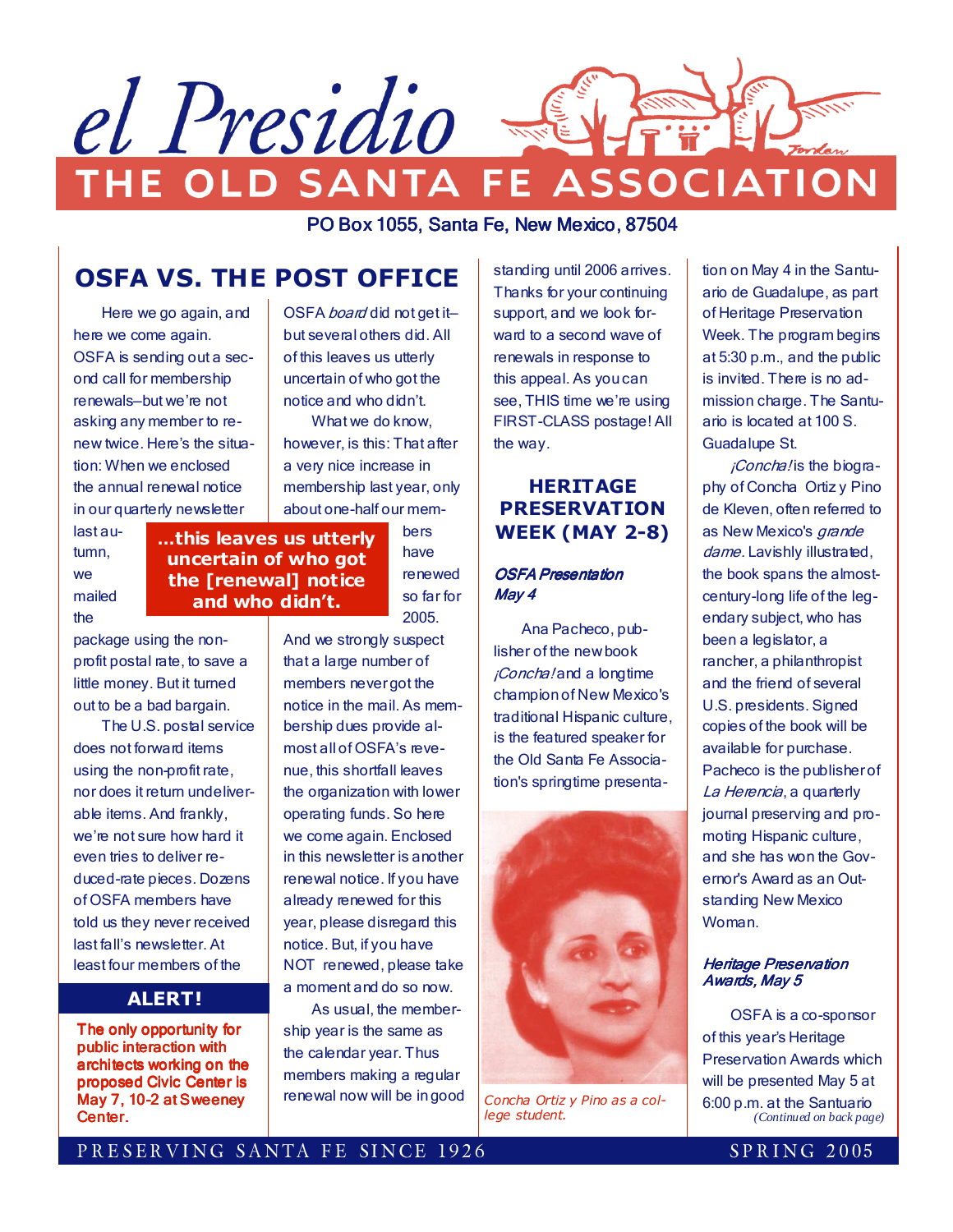### El Presidio della Companya di Company del Company della Companya di Company del Cold Santa Fe Association

# 2005 OSFA Annual Meeting

 In an overview of Santa Fe's architectural history, Randy Bell outlined the development of chaeologists and artists, the Museum of New Mexico recognized the uniqueness of the local



Lisa and Gregg Bemis.

Santa Fe's unique evolution and form.

 By the time of statehood in 1912, the railroad had brought manufactured materials and the latest design notions from the east. But led by ar-

tradition in the use of local materials and owner-built structures. The 1920s saw a heightened interest in owner-built structures from materials at hand This movement was not codified until 1957,



City Manager Mike Lujan



Sam and Ethel Ballen.

but is recognized worldwide for its encouragement of the continuation of building within local

munity as a preservation policy!"

 The validity of such regulation has been up-



New member Anita Thompson, and Meleah Artley.

traditions so that both the buildings and their context retain historical identity.

 Nathan Winebur in "Preservation in America" asks if "building in historic styles is a fakery?" "Rather it enhances com-

held by the Supreme Court as appropriate for the welfare of a community.

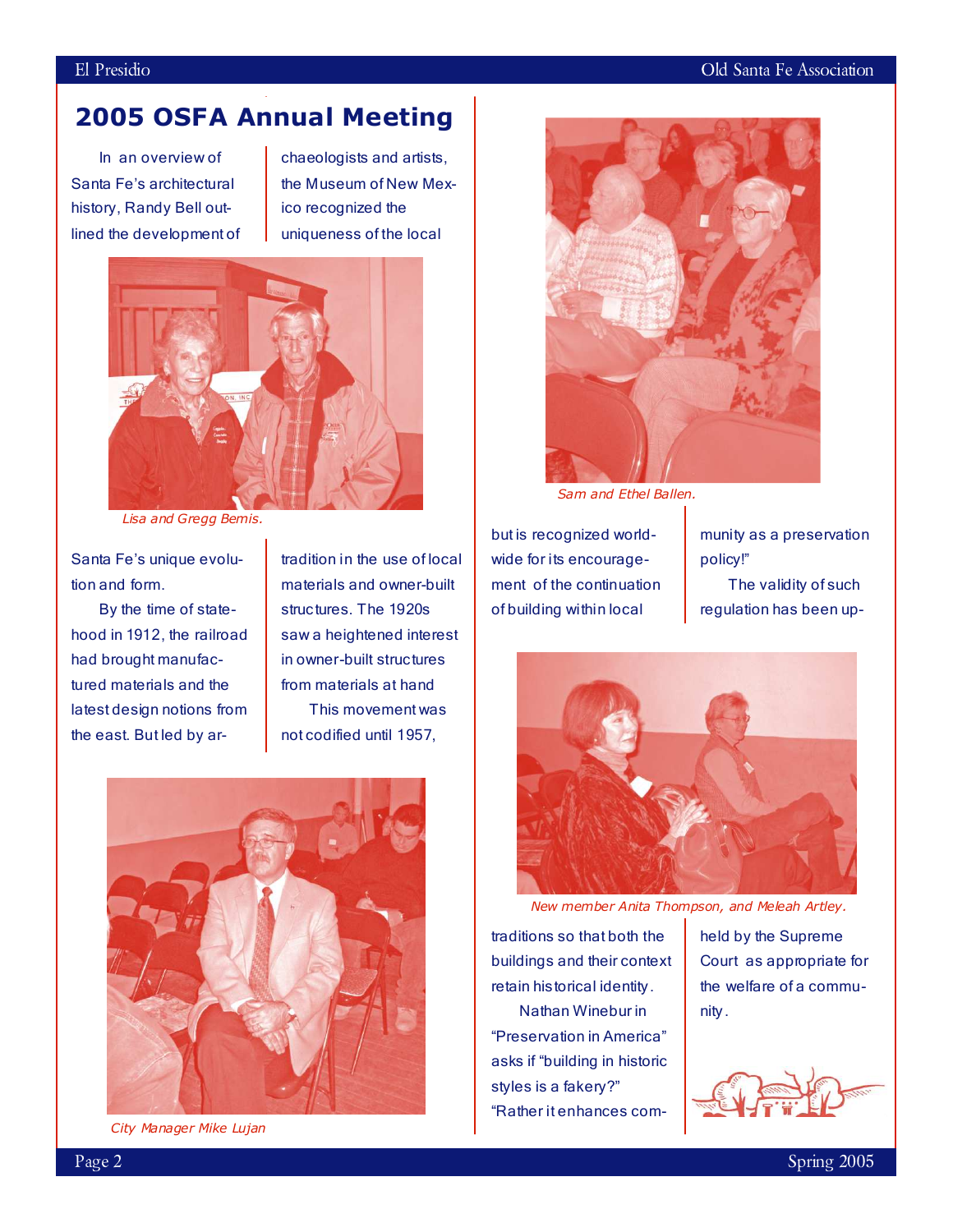

# Matriarch of a 300-Year-Old New Mexico Legacy

*(The following is from the book jacket. Author: Kathryn M. Cordova. A La Herencia publication.)*

This book is the story of a woman. Her long and melodious full name is María Concepción Ortiz y Pino de Kleven. But her real name—the one used by thousands of relatives and friends, the one used by 19 New Mexico governors, by at least six U.S. presidents, and by countless other state and national politicians, the one inscribed on dozens of award certificates, the one installed in timeless metal on a government building

in Santa Fe, and the one under which she became a living legend—is her nickname: "Concha."

 This book is the story of a family—or, of course, the story of many family streams that all flowed together in the endless river of time: the Pinos, the Ortizes, the Bacas, the Raels, the Senas, the Gomezes, the Bustamantes, the Gonzaleses, the Vigils; and on the Anglo side, the Davises, the Dinkels, the Martins, the Hasteds, the Klevens. Some family members came to New Mexico from Spain in the

16th and 17th centuries, when the New World was young. Others came from Yankee or Rebel families that served with honor in the American Civil War. Many members were born and grew up in New Mexico. Others discovered New Mexico later in life , loved it, and never left.

 This book is a story of history, history beginning back in the mist, when native people lived, loved and died in this land without leaving behind a written record, except for indelible images etched into rock. This is a story of bold Spanish conquistadores, succeeded by loyal but

#### ElPresidio OldSantaFeAssociation

faraway subjects of Spain, then by proud Mejicanos staking claim to their own territory, then by the brash American nation, not yet 100 years old, on its inexorable march from the Atlantic Ocean to the Pacific. This is the story of a raw Southwestern land, questing for its place as one of the United States of America, and then becoming and growing as one.

 This is the story of races, of bloodlines native, Hispanic, Anglo, black. It is a story of Indians and cowboys, violence and dedication, wagon trains and atomic bombs, politics and compassion, very long lives



Concha Ortiz y Pino. (Photo by Robert H. Martin)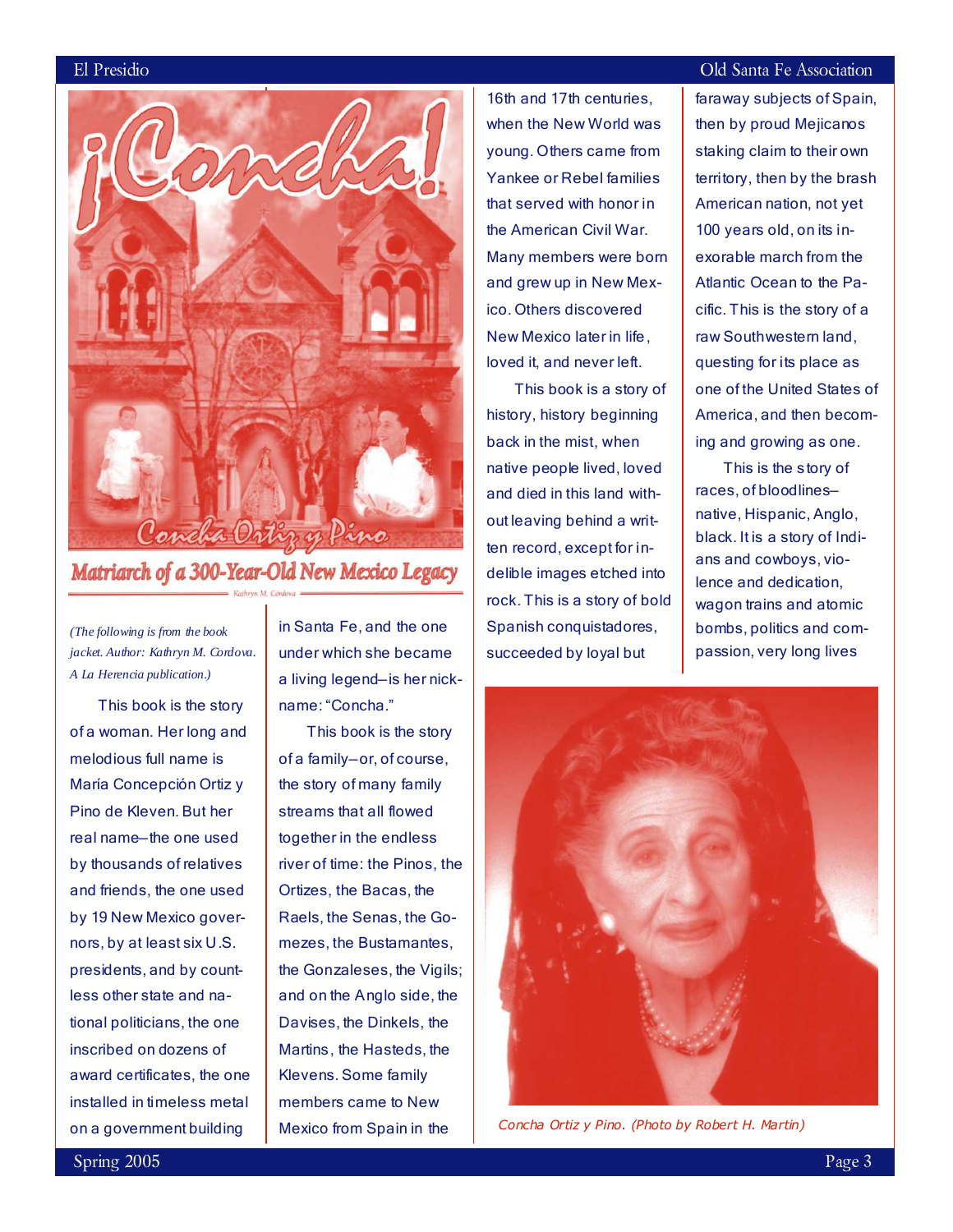THE OLD SANTA FE ASSOCIATION

# Current Members

## **Patrons**

Baker, James Ballen, Sam Barclay, Florence H Barkmann, Fran Bemis, Lisa T. Blair, D. G. Brown, Norman Caldwell, Betty Catron, Thomas III Chase, David Clemens, Chris Davila, Julia Dewey, Judy Duncan, James H. Sr. Farrar, Jane Forbers, Marily M Frenkel, Rebecca Gabriel, Mrs. B. Harris, Wendell Hoffman, Lynn T. Hummer, Pat Jones, Bob Kearby, Norma Kelly, Daniel T. Jr. King, Alfred Knowles, Laurel LaBauve, R. J. Ladd, Frank A. LaFarge, John P. Matthews, David W. McGreevy, Susan Muratore, Carol E. Nathanson, Julia Nichols, Clyde O'Conner, Robert Phinney, Margaret Pick, Henry Pipkin, Patricia Potter, Deborah Sanborn, Al Schroeder, John Seitz, James. R. Jr. Simon,Eve Sitney, Lawrence R. Snead, Jim Thayer, Dough Unsworth, Lane D Vista Encantado Neighborhood Assoc

Wagner, Sallie Walker, Alfred Wheeler, Kyle Wisniewski, Jan

### **Leaders**

Bane, Marilyn Bobbs, Mrs. Elspeth G. Cowles, William Guy, Dan Karen Walker Real Estate Loeb, Bill Loretto Chapel Overstreet, William Spray, Tom Talbot, Mr. & Mrs. Fenton Watson, Mac Wirth, Nancy

## **Lifetime Membership**

Lumpkins, Norma McGinley, Mort Mr. & Mrs Meyer, L. E. Mr. & Mrs.

## **Preservers**

Century Bank

#### **Business**

Barker Management Ltd Canyon Rd. Neighborhood Ass. Century Bank Charter Bank Clemens Construction LLC Collected Works Book Store Coronado Paint & Decorating Crocker Ltd. DeWindt & Associates Enfield, Ric P. First National Bank of Santa Fe Hokanson Capital Mgmt. Inc. Landmark Santa Fe, Inc Lovell & Associates Midyette, John T. Monroe Gallery Old Santa Fe Realty

Owings Dewey Company Patricia Carlisle Fine Art Inc. Price Dewey Galleries, Ltd. Rio Grande Title Sarcon Construction Corp Textile Arts, Inc Watson, Conserves Zago Papers

# **Members**

Adelo, Sam Allen, Mary Margaret Anderson, Keith Aquilina. Dena Archuleta, Ed Bainbridge, A. G. Baker, Sandra Balzar, Jo Ann Barber, Harris W. Barker, David Barr, Margo Bates, Mary Baustian, Robert Baxter, John O. Beck, C. E. Beck, Catherine K. Bennett, Sarah E. Bergman, Elaine Bergman, Signe Berthelot, Paula Birminghan, Sara Blalock, Joyce Bliss, M. Block, Phillip Booker, Clairborne Bove, Phillip Brooks, Rosalind S Brown, Harold Brown, Lowell Bunting, Amy Burleson, George Butler, Tish Canfield, Ken Cate, Phillip T. Jr. Cerletti, Mike Chafer, Phil Chavez, Miguel Chester, Kathryn G. Chumley, Steve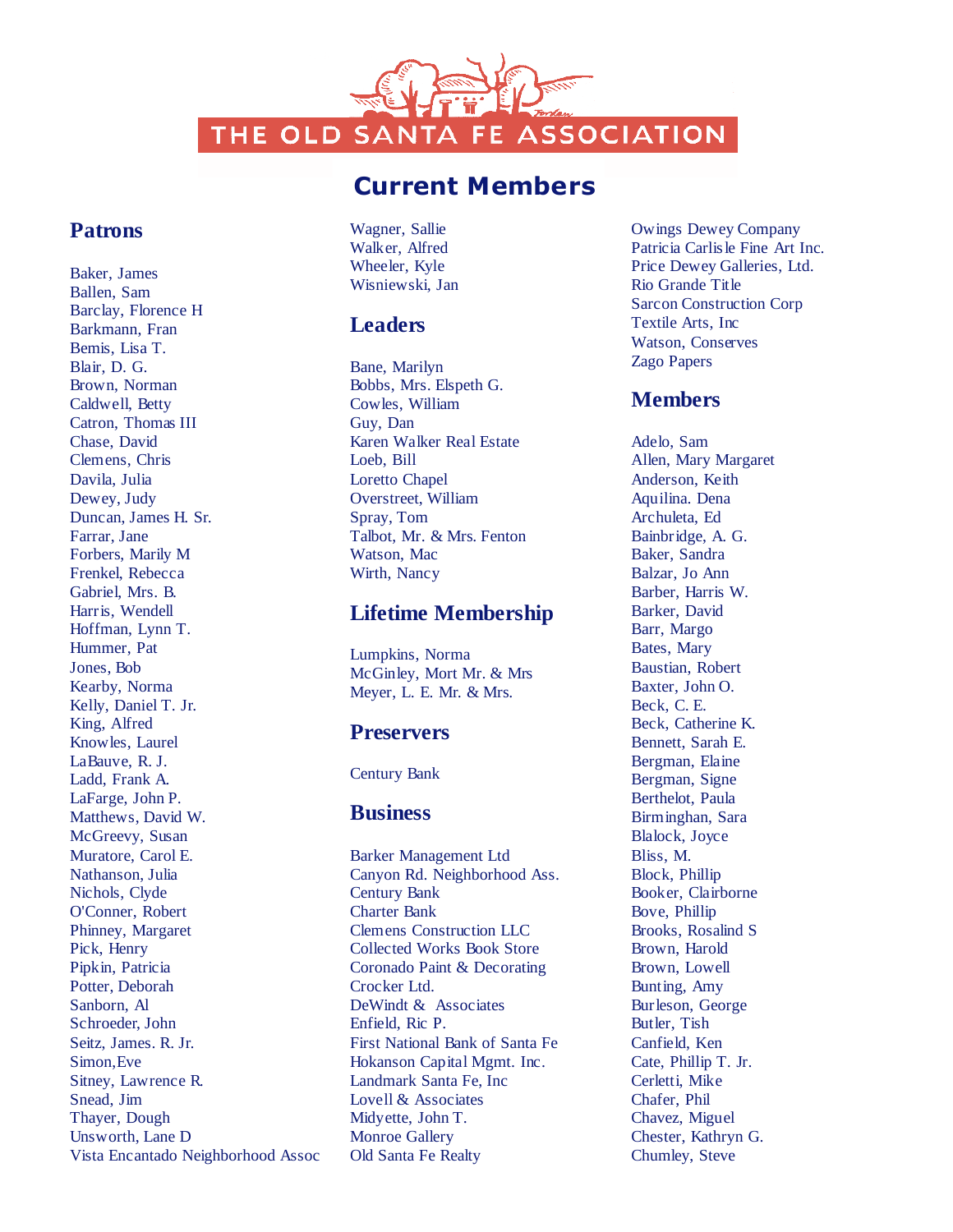Clemens, Catherine Clubbe, John L. Conway, Bill Cox, Reggie Creelman, Janet Crump, Beverly Dahl, Nancy Dales, Robert de la Harpe, Volker Dewindt, Ross Dodge, Dodge Doelker, Fred Donlan, Robert Downey, Jim Drew, Walter M. Dulaney, Brooke Dupuy, Bill Faris, James Feather, Patricia J. Fisher, Andrea Fulle. Elizabeth Gati, Ann Gerber, Paula Glantz, Fred Glassman, Elizabeth Goldman, Don Granzow, Mary Griego, Marianne Guthrie, Tom Halus, Siegfreid Hammett, Jerilou Hanahan, Bessie Hartman, Mike Heldman, Julius D Heller, Rosalie Herbst, Toby Hilley, Lee Hirsch, Stanton H Jamison, Bill Jamron, Sam Johnston, Chester Jones, Susan H Jordan, Louann C. Kensil, Dennis Kohl, Donald Komis, Peter Kunz, Anne Lacy, Ann Lehmberg, Stanford Lenssen, Barbara Levine, Fran Lierz, Maurice Limdblom, Charles Lopez, Chris Lopez, Nancy Lopez, Tim

Lopez, Vincent Lovato, Nora Lujan, Mike Lux, Frank Lux, Wandalene Mall, Loren Margetson, Ashley Maxwell, Tim Mayer, James McCafree, Sonia McCarthy, Joanne McCarthy, Shelia McCord, Richard McCulloch, Patricia F. McGongle, Marilyn McHugh, Gillian W. Meem, Barbara Melton, Sara Miller, Ellen Miller, Haydock Minett, Shirley Mitchell, Mary Mohnet, Joy Montoya, Richard Moore, Tom Mosteller, Russ Moul, Harry Muir, Sara Munson, Barbara Neill, Robert Nichols, Wayne Northrup, Steve Ortega, David Otter, John Pearson, Shirley Petchesky, Jane Peters, Cameron Phillips, Susan Pitts, Al Porter, John Post, I. L. Quasthoff, Donna Quintana, Nancy Rainer, Carolyn Rasch, David Reid, Edward Reisacher, R. W. Richards, Jonathan Richardson, Jerry Robinson, Jane Robinson,Steven Romig, Sally Roobach, Brett Roybal, Charlotte Saam, Sibyl Samii, Cyrus

Santa Fe Fiesta Council Sawtell, William Schaumbert, Billie Schwartz, Doug Sellars, Richard Seres, Jeff Sewell, Marty Siebert, Jim Simonsen, Martha Skeele, Brian Soloman, Erwin Soloman, Laura Sommers, Robin Stanford, Thomas Stevenson, Anita Stuto, Louise Sullivan, Charles T. Synderman, Lois Tefft, Emily L. Tepper, Eugene X Thompson, Anita K. Thompson, Waite Throne, Bruce Tigges, Linda Trela, Walter Trusty, Michael Tseng, Kathy Tsosie, Olivia Tyson, Lance Van Soelen, Don Ventres, Sally Von Horvath, Irene Walker, Patrick Wallace, Lindsley Watson, John T. Way, Geg Weigle, Marta Wemer, Bob Wessler, George West, Elizaeth B. Westheimer, Stephen Whaley, Charlotte T. Wilder, Dulcenia Williams, Mark Williams, T. C. Wilson, Laura Winston, Charles Wolf, Marcia Wolff, Gary Work, Robert

Wyant, Deborah